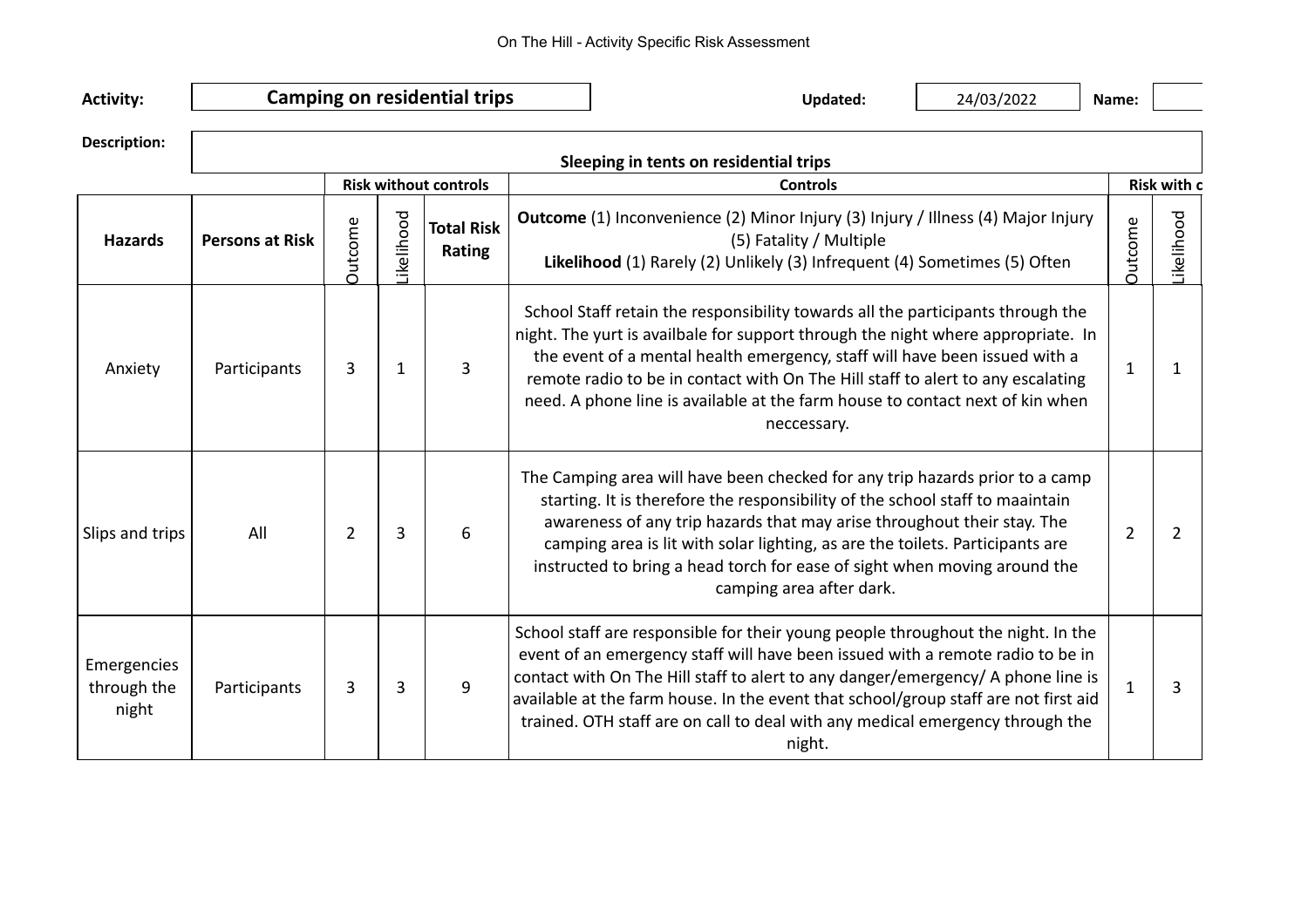| Getting cold | All |  |  |  | Participants are issued with a kist list prior to coming on a residential camp,<br>which includes an instruction to bring warm clothing, sleeping bags and<br>additional blankets and hot water bottles. On The Hill has spare blankets that<br>are made available to groups on arrival, and throughout camp when<br>neccessary. Two of the bell tents have wood burning stoves which are avialable<br>to use early and late in the camping season, when the wheather is colder. |  |  |
|--------------|-----|--|--|--|----------------------------------------------------------------------------------------------------------------------------------------------------------------------------------------------------------------------------------------------------------------------------------------------------------------------------------------------------------------------------------------------------------------------------------------------------------------------------------|--|--|
|--------------|-----|--|--|--|----------------------------------------------------------------------------------------------------------------------------------------------------------------------------------------------------------------------------------------------------------------------------------------------------------------------------------------------------------------------------------------------------------------------------------------------------------------------------------|--|--|

**Other Relevant Activity Specific Risk Assessments:** Sleeping outside Sleeping outside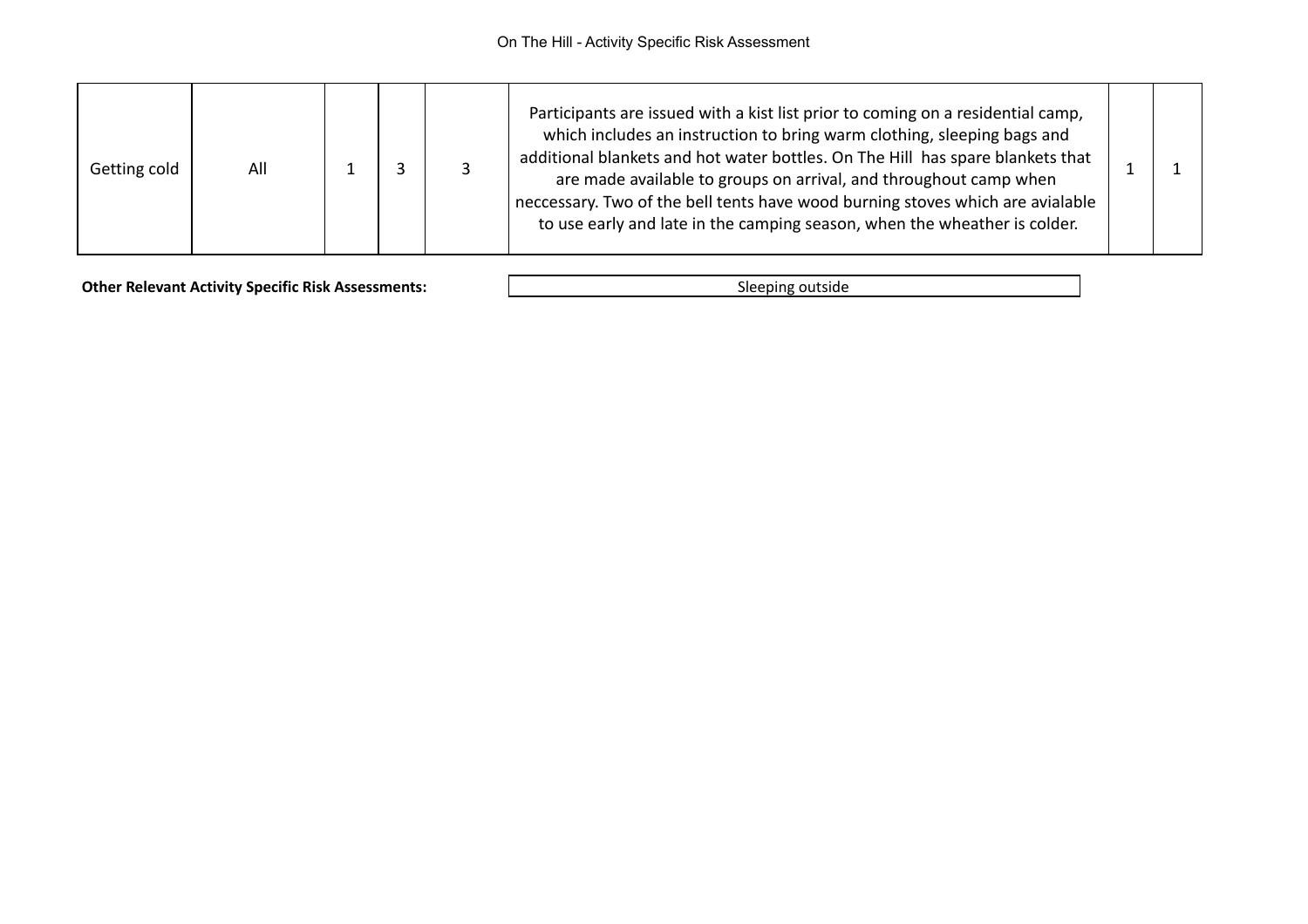On The Hill - Activity Specific Risk Assessment